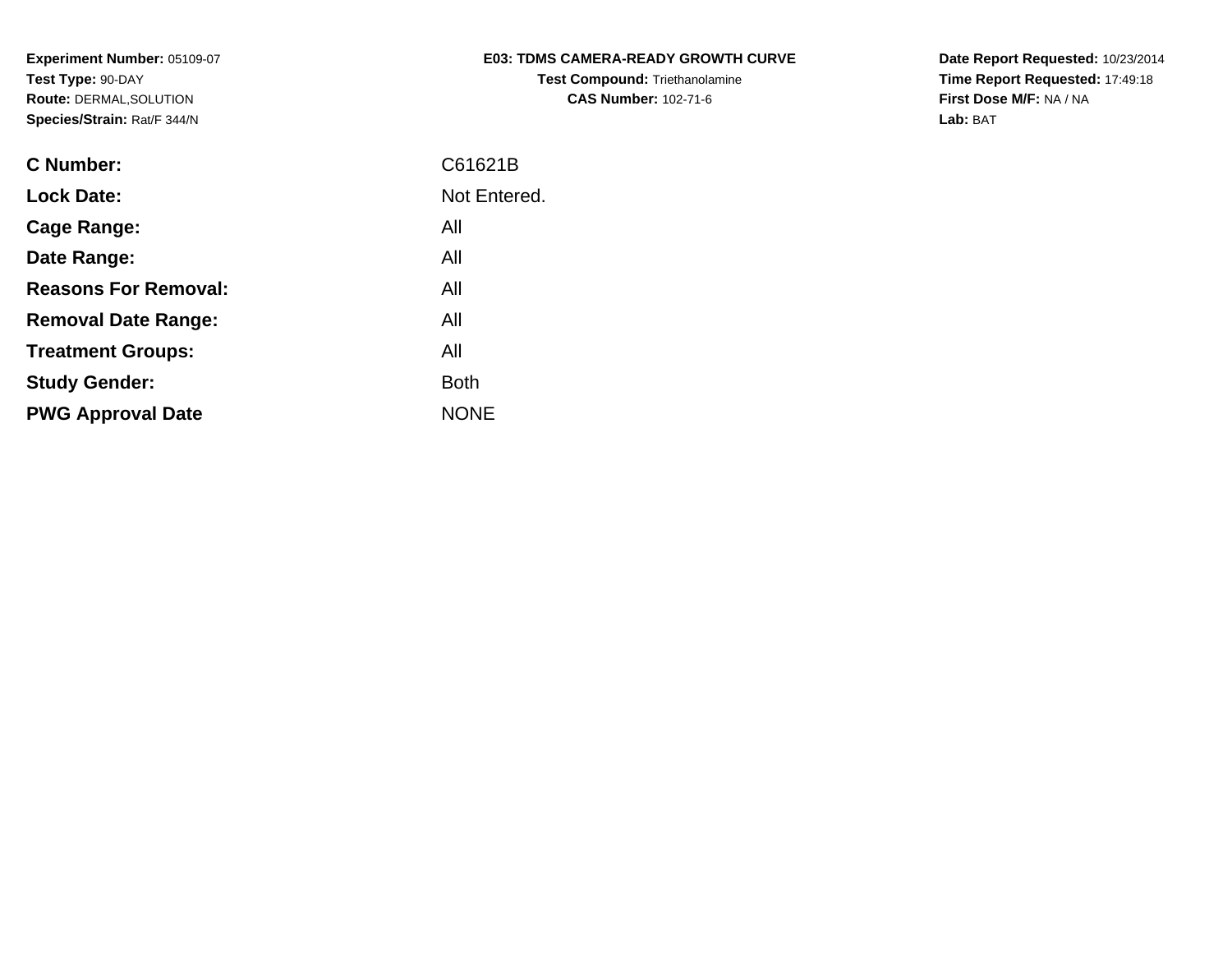### **E03: TDMS CAMERA-READY GROWTH CURVE**

**Test Compound:** Triethanolamine

**CAS Number:** 102-71-6

**Date Report Requested:** 10/23/2014**Time Report Requested:** 17:49:18**First Dose M/F:** NA / NA**Lab:** BAT

**MALE** 

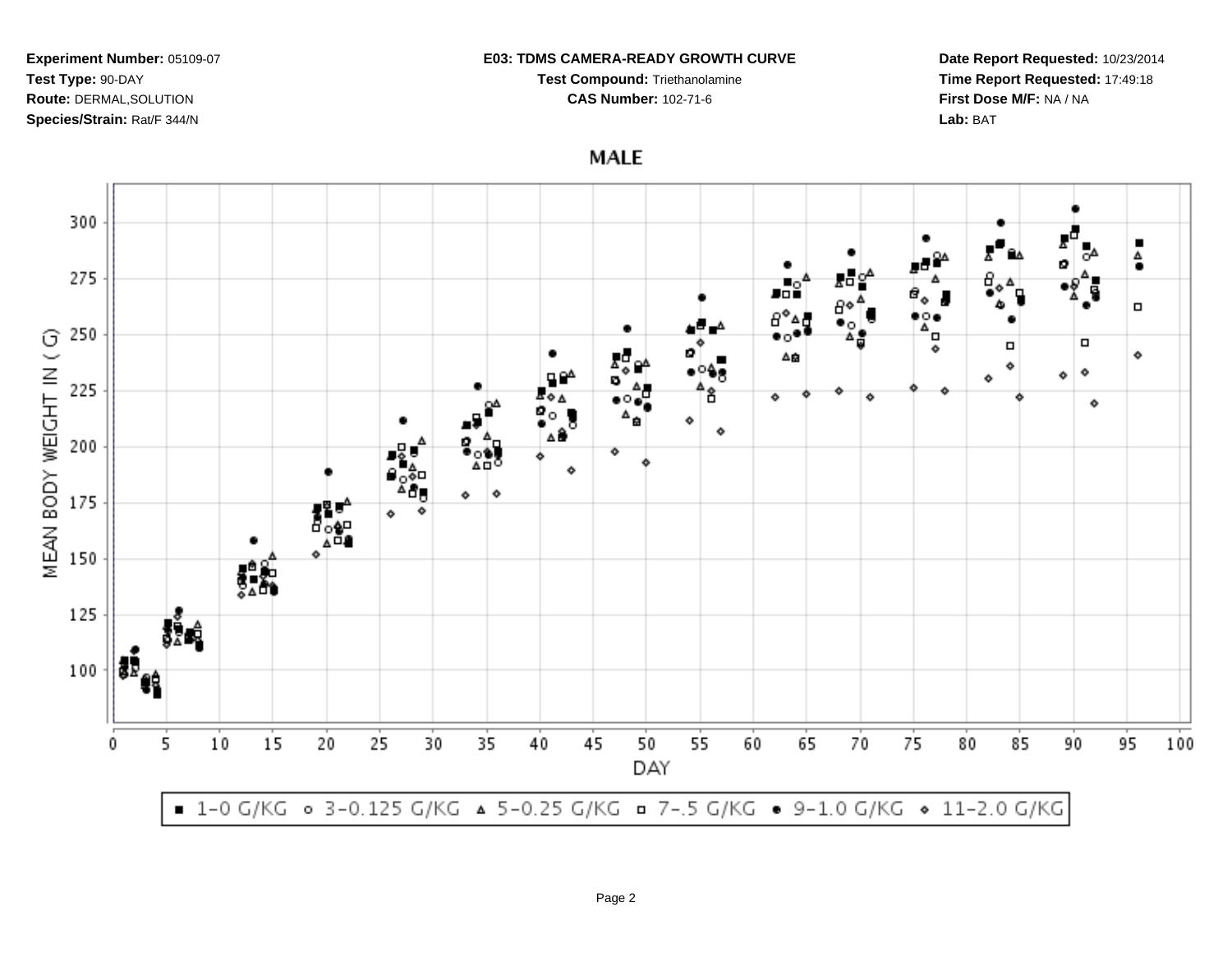## **E03: TDMS CAMERA-READY GROWTH CURVE**

**Test Compound:** Triethanolamine**CAS Number:** 102-71-6

# \*\*\*END OF MALE DATA\*\*\*

**Date Report Requested:** 10/23/2014**Time Report Requested:** 17:49:18**First Dose M/F:** NA / NA**Lab:** BAT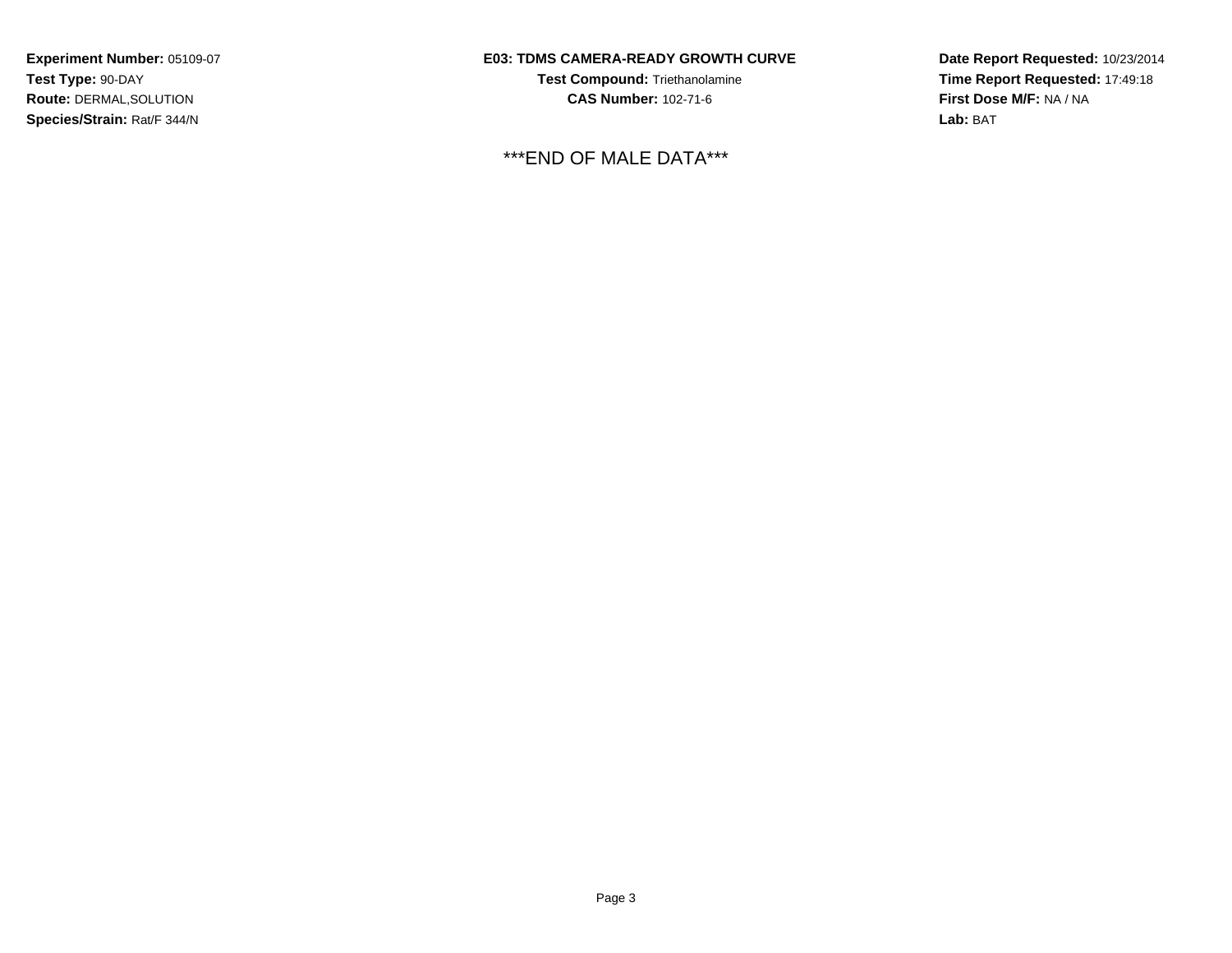### **E03: TDMS CAMERA-READY GROWTH CURVE**

**Test Compound:** Triethanolamine

**CAS Number:** 102-71-6

**Date Report Requested:** 10/23/2014**Time Report Requested:** 17:49:18**First Dose M/F:** NA / NA**Lab:** BAT

**FEMALE**